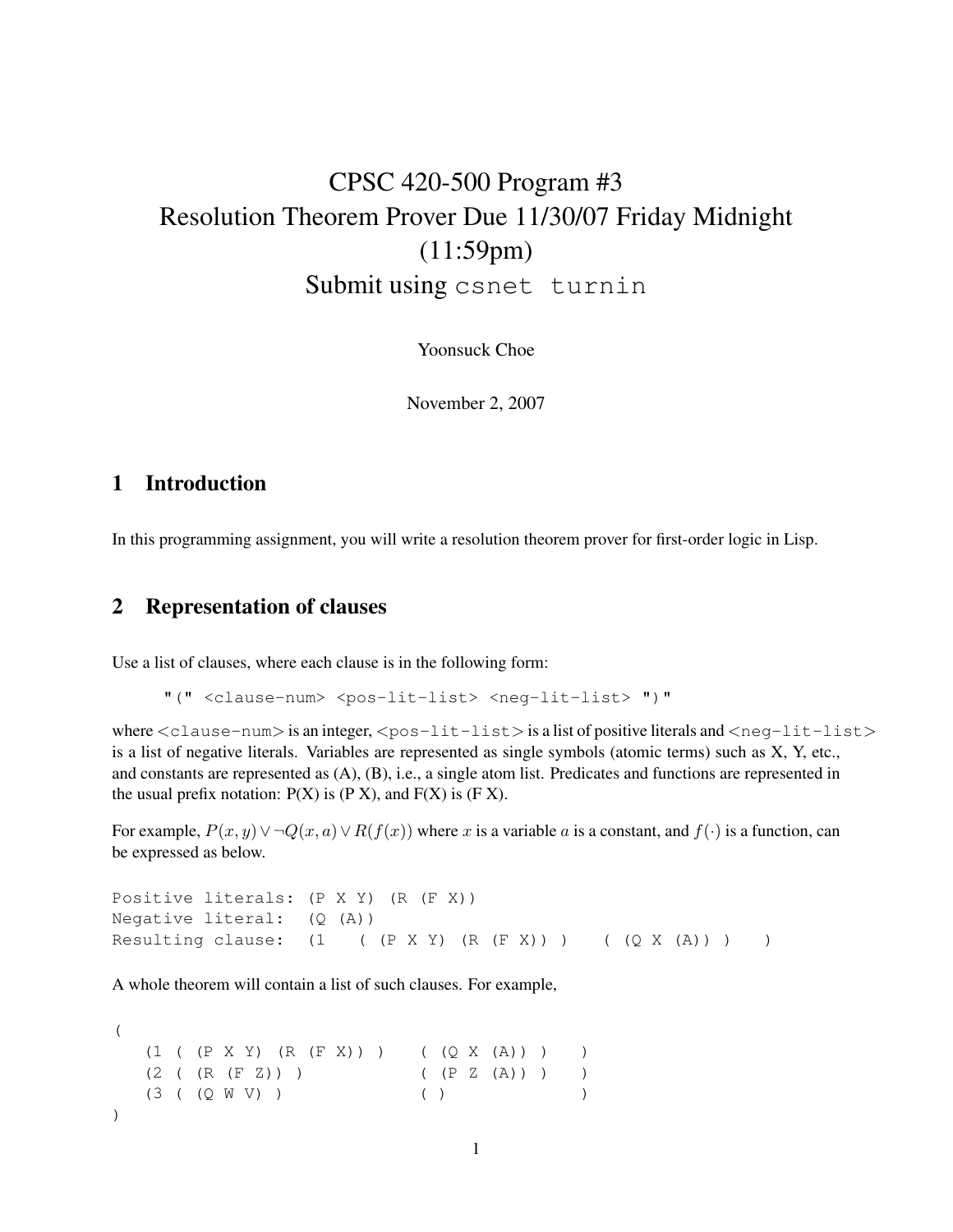Note that if the given clause only contains positive or negative literals but not both, the empty one should be represented as ( ), such as in clause 3 above (which would be simply  $Q(w, v)$ ).

Initially, the list will contain the premise clauses, followed by clauses derived from the negated conclusion. As resolvents are generated from these clauses, they are added to the end of the list. For simplicity, you may assume that the sets of symbols used as predicate names, function names, and variable names are unique in any given problem (as in the example above), i.e. you can do all the necessary pre-processing by hand before feeding in the problem to the prover. For example, clauses 1, 2, and 3 above do not have any shared variable.

However, as you go along with resolution, you may have to check if the two clauses drawn from the set of clauses have overlapping variables. To check this, you may have to extract all the arguments of the literals. For this, use mapcan, which applies a function on each element of a given list and concatenates the result. There are other map.. functions that may be of interest to you as well, such as mapcar.

```
* (mapcan #'cdr '((p x y) (r (f x))))
(X Y (F X))
* (mapcar #'cdr '((p x y) (r (f x))))
((X Y) ((F X)))
```
Basically what you are doing above is  $(\text{cdr } ' (p x y))$  which gives you  $(x y)$  and  $(\text{cdr } ' (r (f x)))$  $x)$ )) which gives you ((f x)), which is then appended (for mapcan). See the next section for some more details on renaming variables to avoid confusion.

# 3 Coding the Resolution Algorithm

#### 3.1 General instructions

Here are some general instructions you should follow:

- 1. Print out each input clause and each clause that is produced by resolution; number the printed clauses and show the numbers of the clauses from which they are derived. Remember that more than one resolution of a given pair of clauses may be possible. However, we will not worry about resolving on factors of clauses.
- 2. A unification algorithm is provided in the file sunify. Lsp. The clauses must first be rewritten so that they have no variables in common in case there are repeated variables across two clauses. To avoid any confusion, simply replace every variable in a clause with a new symbol (do it consistently so that the same variable is replaced with the same new symbol) before you unify/resolve. For example,

```
* (load "sunify.lsp")
; Loading #p"/user/choe/sunify.lsp".
T
* (unify '(p x) '(p (a)))
```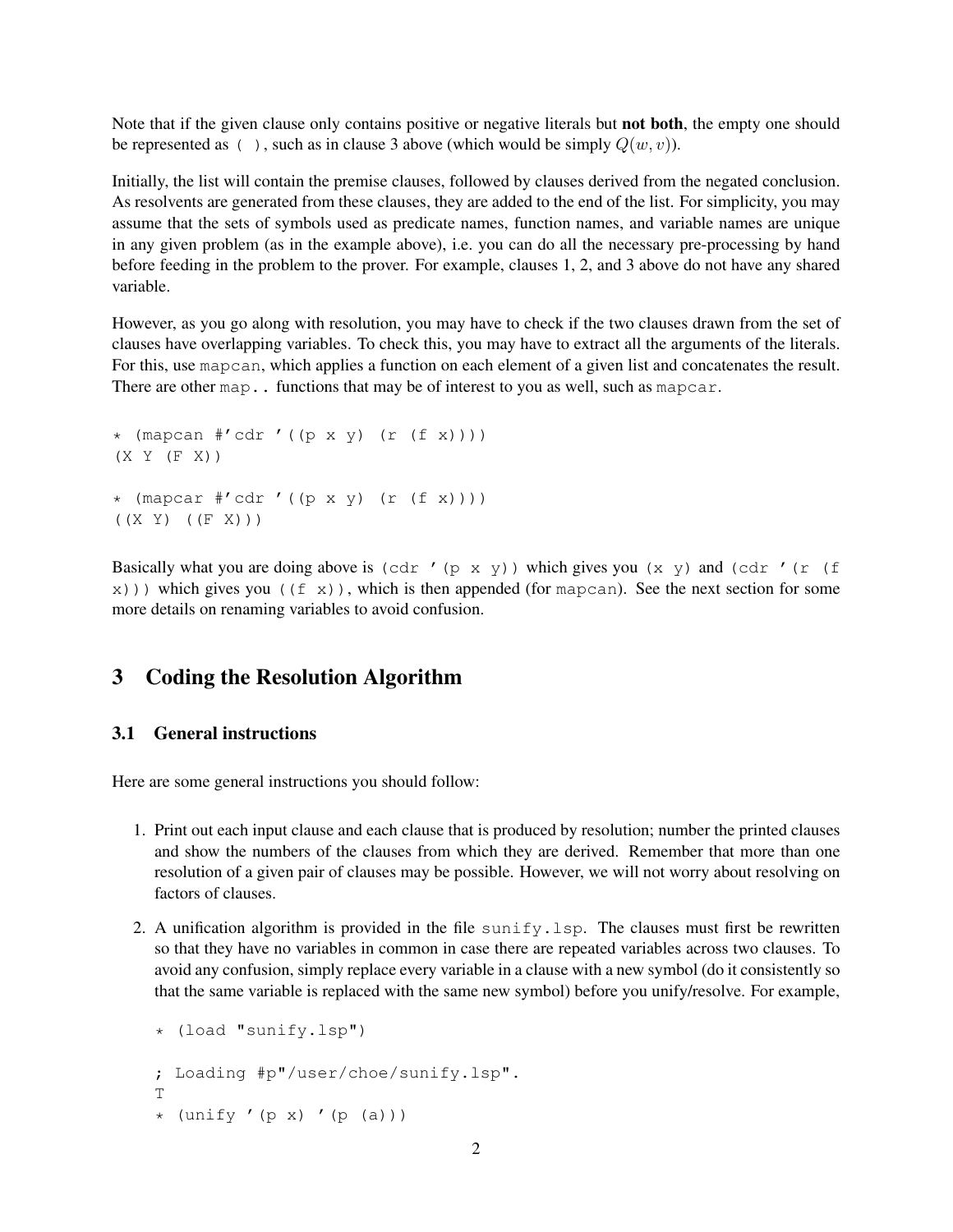```
((X A))* (unify '(p x (f x)) '(p (g x) (f (a))))
NIL
* (unify '(p x (f x)) '(p (g y) (f (g (a)))))
((Y A) (X G (A)))
*
```
If you need to generate new symbols, use (intern (symbol-name (gensym))). Try running this several times and see what kind of symbol you get. For example, if you have  $(1 \ (P \ X))$  $((Q X (A)))$  ) and you want to replace x with a unique new variable, you can do something as follows, using the the (subst  $\langle$  replace-pattern $\rangle$   $\langle$  pattern $\rangle$   $\langle$  expression $\rangle$ ) function. Note that G1303 is the newly created symbol.

```
* (subst (intern (symbol-name (gensym))) 'x '(1 ((P X)) ((Q X (A)))))
(1 ((P G1303)) ((Q G1303 (A))))
*
```
### 3.2 Resolution algorithm

Use the two-pointer method to select pairs of clauses for resolution; initialize the pointers so that you will be using the set-of-support strategy. This can be done in the following way:

- 1. Initialize: Set the "inner loop" pointer to the front of the list of clauses. Set the "outer loop" pointer to the first clause resulting from the negated conclusion.
- 2. Resolve: If the clauses denoted by the two pointers can be resolved, produce the resolvent (you may have to go through the positive and negative literal lists in the two clauses looking for a single complementary literal). Add the resolvent to the end of the list of clauses and print it out. (Note: There may be more than one possible resolvent from a pair of clauses. In that case, generate multiple resolvants based on all possible resolvable pairs. See below. Also, if you generated a clause that is already in the list of clauses, do not add it.) If the resolvent is empty (False), stop; the theorem is proved.
- 3. Step: Move the "inner loop" pointer forward one clause. If the "inner loop" pointer has not reached the "outer loop" pointer, go to the Resolve step. Otherwise, reset the "inner loop" pointer to the front of the list of clauses and move the "outer loop" pointer forward one clause. If the "outer loop" pointer goes beyond the last clause in the list, stop; the theorem cannot be proved (no more clauses are left that are resolvable). The "two-pointer method" is a breadth-first method that will generate many duplicate clauses.

When resolving two clauses, for simplicity, we will not find the factor. Instead, for all possible resolvents, generate a list of resulting clauses. For example, suppose you have to resolve the two clauses below.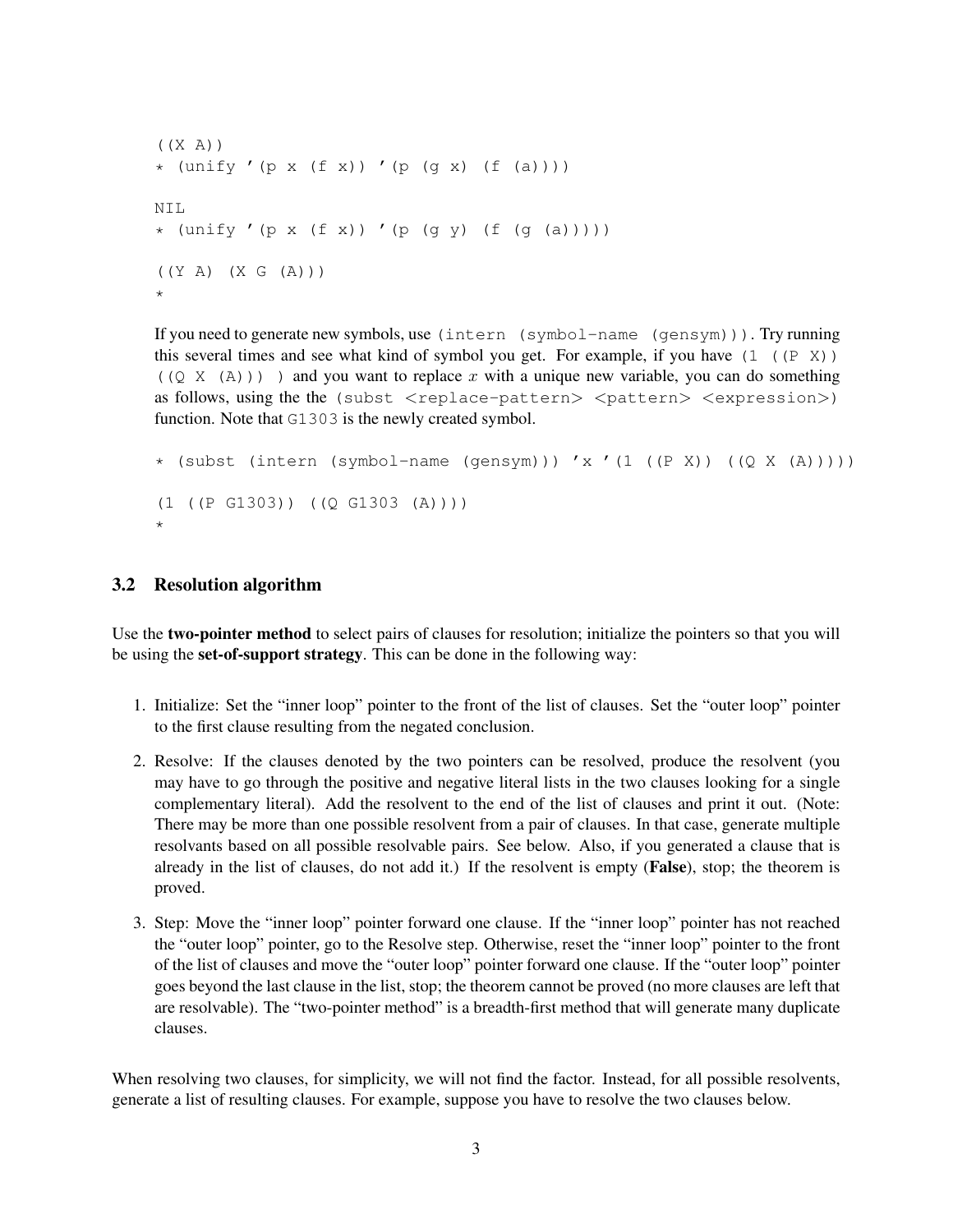( 1 ( (P X) (P (A)) ) ( (Q X) ) ) ; clause 1 ( 2 ( ) ( (P (A)) ) ) ; clause 2

In this case, in the first clause, there are two  $(P \cdot)$ s, so, what you do is produce two clauses, by first unifying  $(P X)$  and  $(P (A))$  to get

( 3 ( (P (A) ) ( (Q (A)) ) ) ; clause 3

and next, resolving  $(P(A))$  and  $(P(A))$  to get the following.

( 4 ( (P X) ) ( (Q X) ) ) ; clause 4

So, you will get two clauses (clauses 3 and 5) by resolving the clauses clause 1 and 2.

For duplicate checks, simply use the (dupe ...) function in dupeclause.l in the src/ directory. This is a really simplistic, literal duplicate checker, so it will say certain clauses are not duplicates when they really are (logically), but that's fine. For example, try this:

```
* (dupe '(1 ((q x) (p y)) ()) '(2 ((p y) (q x)) ()))
T
* (dupe '(1 ((q x) (p y)) ()) '(2 ((p y) (q (a))) ()))
NIL
* (dupe '(1 ((q x) (p y)) ()) '(2 ((p y) (q z)) ()))
```
NIL

#### 3.3 Linear Resolution

Implement linear resolution, and compare the performance in:

- the number of resolution steps taken to derive **False**, and/or
- if it ever reaches the answer or not.

#### 3.4 Unit preference

Implement unit preference, and compare the performance in:

- the number of resolution steps taken to derive False, and/or
- if it ever reaches the answer or not.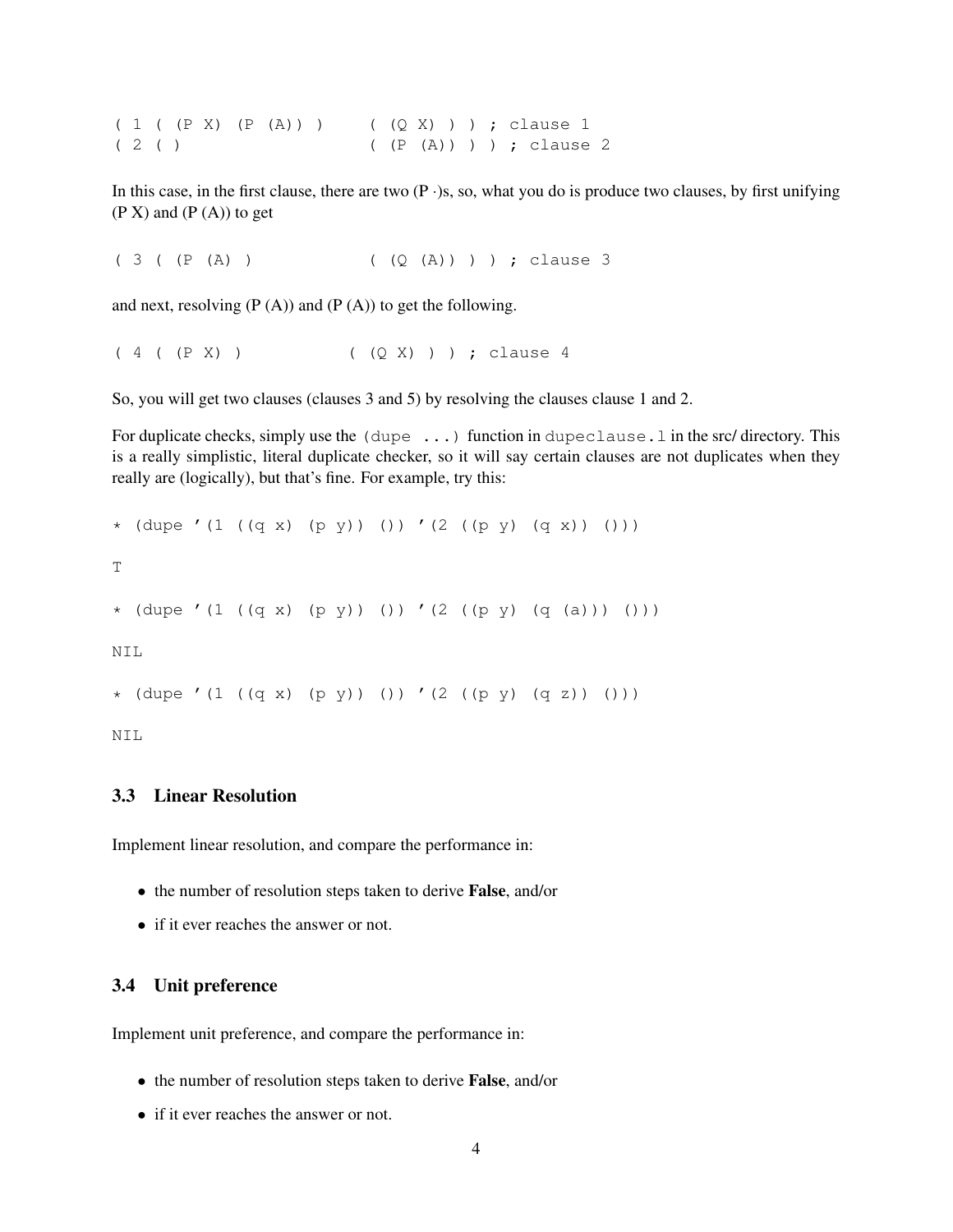# 4 Submission Instruction

### 4.1 Testing your prover

Run your provers on these three problems and summarize the results (see the file theorems.lsp):

- 1. Howling hound,
- 2. Drug dealer and customs official, and
- 3. Coyote and roadrunner.

Do all of these reduce to False?

In addition to the above:

4. Convert the Harmonia example in slide04.pdf, page 133, into a resolution problem format in Lisp, and run the prover. Once you have derived False, manually examine the resolution steps printed out by your prover and find out at which point the question could have been answered (who is a grandparent of Harmonia?). You don't need to write a program to do this – simply report your analysis.

### 4.2 Submitting

Name and run your prover like this:

- (two-pointer \*problem\* 6)
- $\bullet$  (linear \*problem\* 6)
- (unit-preference \*problem\*)

where  $\star$ problem $\star$  is a global variable pointing to the list of clauses (e.g.  $\star$ howl-hound $\star$ ), and 6 is the first clause of the negated conclusion (assume that the clause number begins with 1).

Submit the code prover.lsp, README using the csnet turnin page.

The README file should contain the following:

- 1. The Harmonia theorem represented in Lisp.
- 2. Test results of two-pointer and unit-preference on the four theorems (howling hound, customs official, roadrunner, and Harmonia).
	- Draw a table where the rows are the theorems and the columns are the three theorem proving methods. Thus, you'll get 8 results in all.
	- In each cell, enter the number of resolution steps taken to derive **False**.